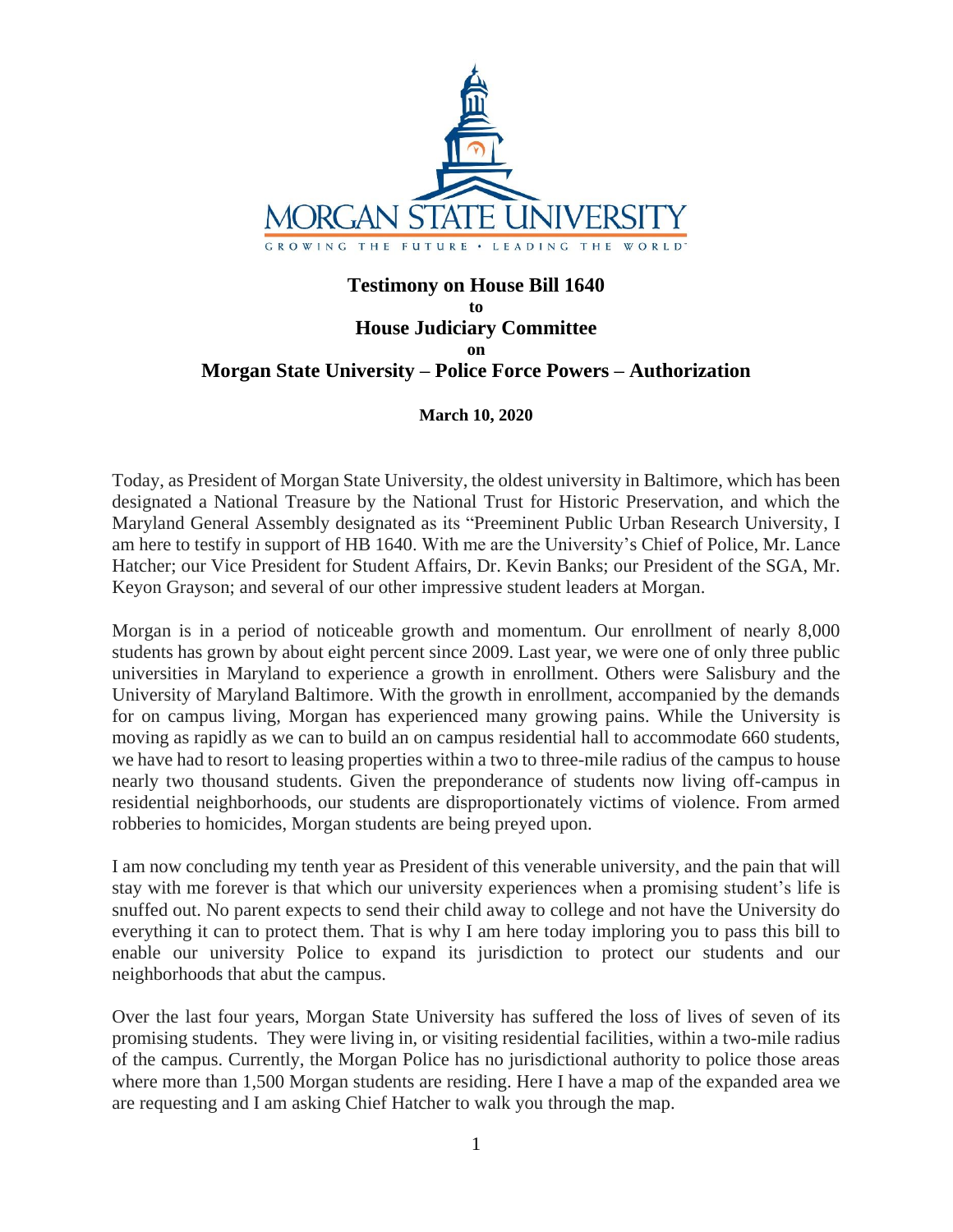I cannot sit here this afternoon without invoking the names of these students who will not be around to walk across the stage and get their degrees from the university. They are: Gerald Williams (sophomore), Christopher Collins (2016 graduate), Marcus Edwards (sophomore), Jonathan Tobash (sophomore), Tracey Carrington (2015 graduate), Kevon Dix (senior), and Manuel Luis (sophomore).

Mr. Chairman and members of the Committee, all we are asking is to be granted the same authority as has been granted campuses within the University System of Maryland and The Johns Hopkins.

I humbly request your support of HB 1640.